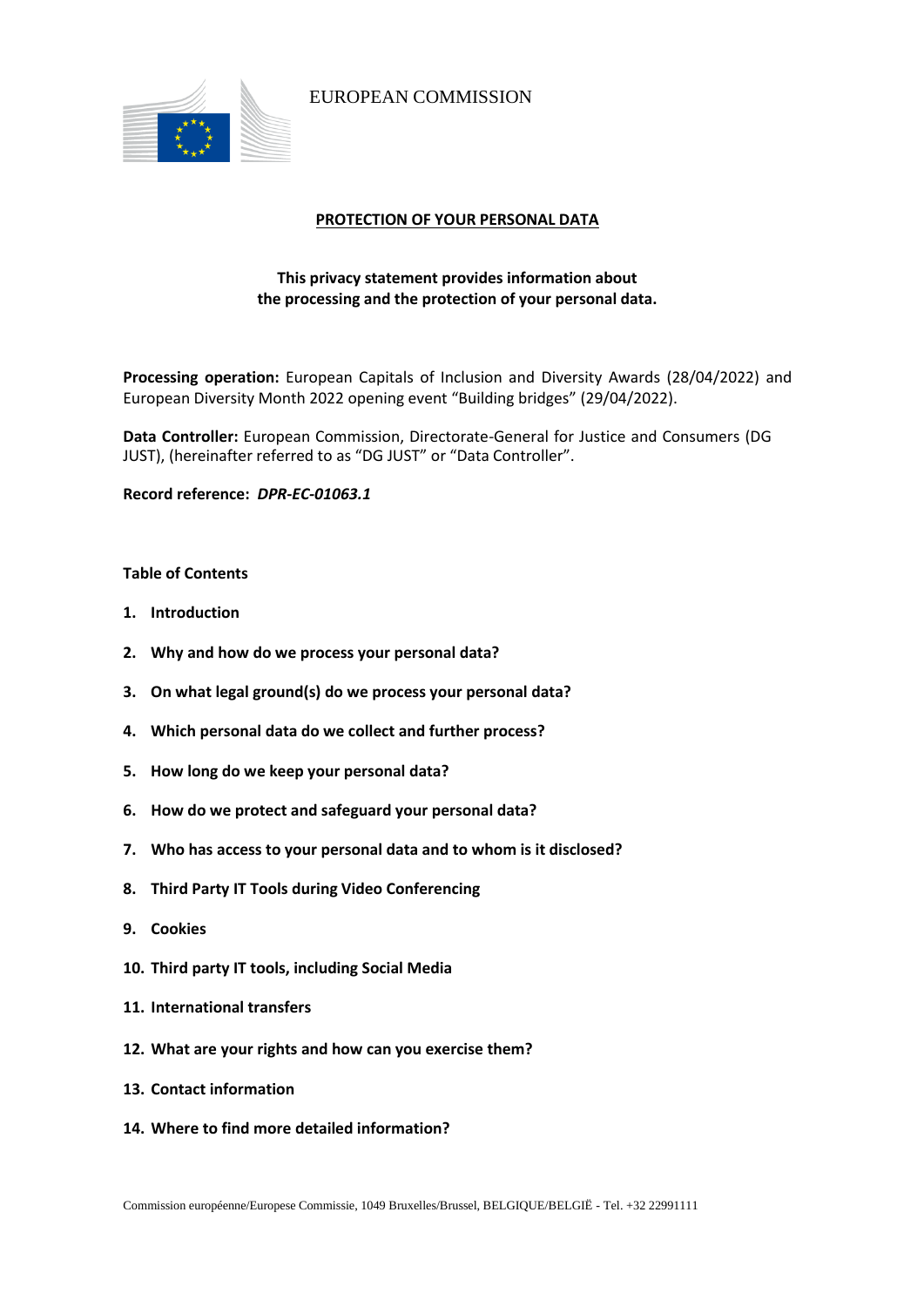# **1. Introduction**

The European Commission is committed to protect your personal data and to respect your privacy. The Commission collects and further processes personal data pursuant t[o Regulation \(EU\)](https://eur-lex.europa.eu/legal-content/EN/TXT/?uri=uriserv:OJ.L_.2018.295.01.0039.01.ENG&toc=OJ:L:2018:295:TOC)  [2018/1725](https://eur-lex.europa.eu/legal-content/EN/TXT/?uri=uriserv:OJ.L_.2018.295.01.0039.01.ENG&toc=OJ:L:2018:295:TOC) of the European Parliament and of the Council on the protection of natural persons with regard to the processing of personal data by the Union institutions, bodies, offices and agencies and on the free movement of such data.

This privacy statement explains the reason for the processing of your personal data in the context of the conferences "European Capitals of Inclusion and Diversity Awards (28/04/2022) and European Diversity Month 2022 opening event "Building bridges" (29/04/2022)". It explains the way we collect, handle and ensure protection of all personal data provided, how that information is used and what rights you have in relation to your personal data. It also specifies the contact details of the responsible Data Controller with whom you may exercise your rights, the Data Protection Officer and the European Data Protection Supervisor.

The information in relation to this processing operation*,* undertaken by Directorate-General for Justice and Consumers (DG JUST) of the European Commission, is presented below.

#### **2. Why and how do we process your personal data?**

Purpose of the processing operation: DG JUST, collects and further processes your personal data to provide you with information about the event (before, during and after) and communication, to process your application for participation in that event and to assist you with any follow-up activities related to the European Capitals of Inclusion and Diversity Awards (28/04/2022) and European Diversity Month 2022 opening event "Building bridges" (29/04/2022). This processing activity relies on Record DPR-EC-01063 (Processing of personal data linked to meetings and events).

Live web-streaming and audio-visual recording of the speakers will take place during the event.

During the event, participants will be asked to take part in polls or quizzes or to give ideas or ask questions to the organisers. Personal data will be collected through the polling tool Sli.do, which is covered by the Record [DPR-EC-06687.1.](https://ec.europa.eu/dpo-register/detail/DPR-EC-06687)

This information will be collected anonymously, and the processing of personal data is only to ensure that participants have answered once to the question posed and to recuperate the session should there be technical issues.

During the virtual conference, the organiser will be recording the speakers of the plenary sessions, including any question and question-and-answer sessions or panel discussions. The recordings may be used for creation of post-event material and published on web pages in relation with the event.

If you come to the event physically, your data will be used by a third-party contractor (Uniglobe Travel) for the purpose of organising your travel and accommodation.

Your personal data will not be used for any automated decision-making including profiling. DG JUST shall not be held accountable for any processing of personal data that you might carry out on your own initiative during or after the event. For instance, if you decide to take photographs/audio-visual recordings of participants of the event and/or publish them online, you assume full responsibility for these actions.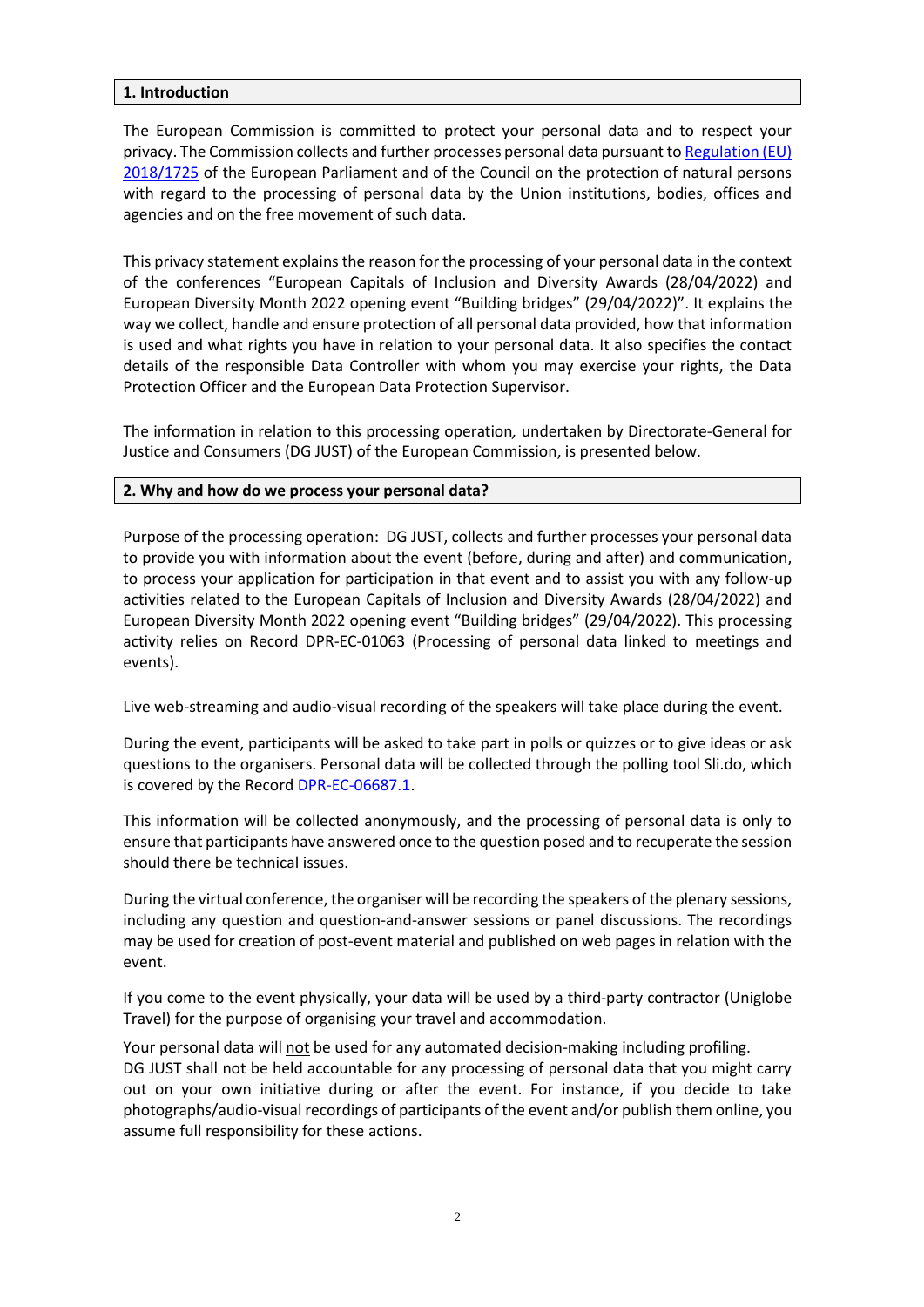# **3. On what legal ground(s) do we process your personal data?**

The processing operations on personal data, linked to the organisation, management, follow-up and promotion of the event (including web-streaming, audio-visual recording, the use of video conferencing services) are a part of the EIF promotion activity based on Communication from the Commission [COM\(2017\)134](http://eur-lex.europa.eu/resource.html?uri=cellar:2c2f2554-0faf-11e7-8a35-01aa75ed71a1.0017.02/DOC_1&format=PDF) and are necessary for the management and functioning of the Commission, as mandated by the Treaties. Those provisions are in particular, Article 11 of the Treaty on European Union and Article 15 of the Treaty on the Functioning of the European Union. Consequently, those processing operations are lawful under Article 5(1)(a) of Regulation (EU) 2018/1725 (processing is necessary for the performance of a task carried out in the public interest or in the exercise of official authority vested in the Union institution or body).

We process your personal data, because as the data subject, you have given consent to the processing of your personal data for one or more specific purposes. Your consent is required for the processing of your personal data for:

- $\Box$  Registering to and managing your subscription to this event;
- $\Box$  Organising your travel and accommodation;
- $\Box$  Processing of your personal data to participate in online polls, sharing of questions or idea or quizzes during the event using the audience participation tool, Sli.do;
- $\Box$  The sharing of your name and surname with other participants when participating in the conference online with other participants.

If you opt-in, you are giving us your explicit consent under Article 5(1)(d) of Regulation (EU) 2018/1725 to process your personal data for those specific purposes. You can give your consent via a clear affirmative act by ticking the box(es) on the online registration form.

Your consent for these services can be withdrawn at any time:

for withdrawing consent that you have provided in order to benefit from other services, please contact the controller of the event at just-01@ec.europa.eu.

# **4. Which personal data do we collect and further process?**

The following personal data will be processed:

- contact details (function/title, first name, last name, name of organisation, city, country, e-mail address, telephone number) will be collected on the event platform only;
- Webex is used as a video-conferencing tool only for the speakers, whereas participants will watch a livestream.

# **5. How long do we keep your personal data?**

The Data Controller only keeps your personal data for the time necessary to fulfil the purpose of collection or further processing.

For each of the categories of personal data that is processed, please find below the retention details and the reference to the relevant record of processing: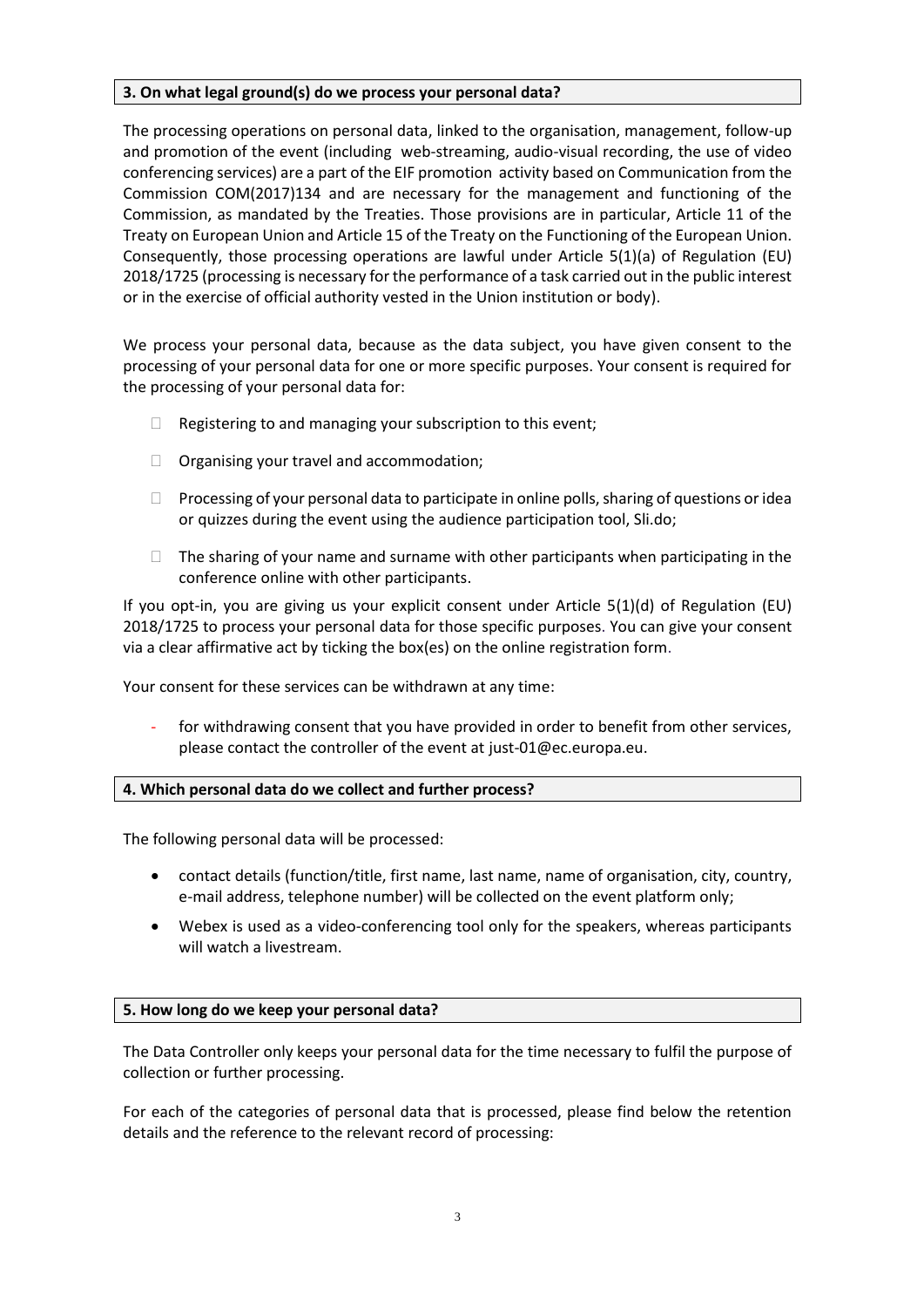- $\exists$  Personal data processed for the purpose of the organisation and management of this event (this includes the information given during the registration, before, during or after the meeting or event) will be deleted one year after the last action in relation to the event, unless the data subject has provided consent for longer period (see below). All personal data related to the organisation and management of the event (this includes the information given during the registration, before, during or after the event) will be deleted **5 years** after the last action in relation to the event.
- In case of audio-visual recording of the event, the recordings will be kept for **3 months** after the event before being deleted. More information is available in the Record of Processing DPR-EC-01937 (Audio-visual recording of meetings).
- $\Box$  Personal data shared with the controller for future mailing purposes (e.g., for receiving newsletters or invitations to similar events) are processed in line with the Record of Processing DPR-EC-03928.1 and will be kept until the data subject unsubscribes from the mailing list.
- □ Selected service providers for organisational purposes (such as caterers, travel agents or event management organisations) are contractually bound to process personal data on behalf of and in line with the instructions of the data controller, keep confidential any data they process and protect it from unauthorised access, use and retention.
- $\Box$  When using third party IT services during a virtual conference or event, the European Commission keeps your personal data for the time necessary to fulfil the purpose of collection or further processing, namely for the duration of the conference and for an additional period of **up to 5 years** in an anonymised format (Conference identifier, start time and duration), the content of the video/audio conference (documents, links, files etc) will be deleted after the termination of the session.
- $\Box$  Personal data used to enable participants to connect to Sli.do during the event is kept for the time necessary to fulfil the purpose of collection or further processing, namely for the length of the on-line event. More information is available in the Record of Processing [DPR-EC-06687](https://ec.europa.eu/dpo-register/detail/DPR-EC-06687) (Sli.do **-** Audience Interaction Software).

# **6. How do we protect and safeguard your personal data?**

All personal data in electronic format (e-mails, documents, databases, uploaded batches of data, etc.) are stored either on the servers of the European Commission or of its contractors. All processing operations are carried out pursuant to [Commission Decision \(EU, Euratom\) 2017/46](https://eur-lex.europa.eu/legal-content/EN/TXT/?qid=1548093747090&uri=CELEX:32017D0046) of 10 January 2017 on the security of communication and information systems in the European Commission.

The Commission's contractors are bound by a specific contractual clause for any processing operations of your personal data on behalf of the Commission, and by the confidentiality obligations deriving from the General Data Protection Regulation ('GDPR' - [Regulation \(EU\)](https://eur-lex.europa.eu/legal-content/EN/TXT/?uri=celex%3A32016R0679)  [2016/679\)](https://eur-lex.europa.eu/legal-content/EN/TXT/?uri=celex%3A32016R0679).

In order to protect your personal data, the Commission has put in place a number of technical and organisational measures. Technical measures include appropriate actions to address online security, risk of data loss, alteration of data or unauthorised access, taking into consideration the risk presented by the processing and the nature of the personal data being processed. Organisational measures include restricting access to the personal data solely to authorised persons with a legitimate need to know for the purposes of this processing operation.

# **7. Who has access to your personal data and to whom is it disclosed?**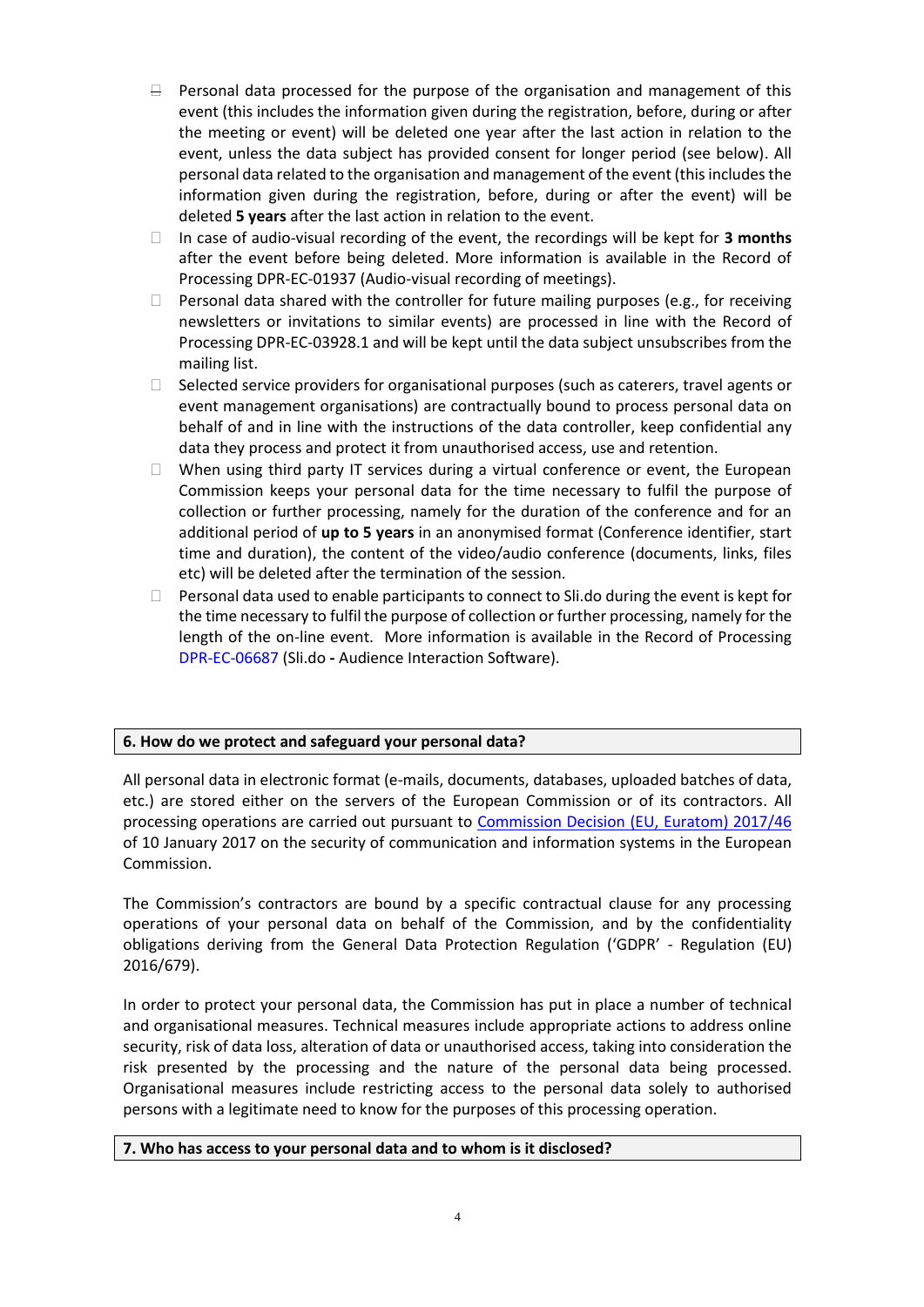Access to your personal data is provided to the Commission staff responsible for carrying out this processing operation and to other authorised Commission staff according to the "need to know" principle. Such staff abide by statutory, and when required, additional confidentiality agreements.

Personal data are not processed outside the EU/EEA.

For the purposes of organising the event, we will also share your personal data with service providers, such as Tipik Communication Agency S.A., 270 Avenue de Tervueren, 1150 Brussels, Belgium.

# **8. Third Party IT Tools during Video Conferencing**

Please note that as this is a hybrid meeting, a third party tool developed by Tipik Communication Agency S.A. will be used to run the meeting.

When using third party IT services during a virtual conference or event, the European Commission keeps your personal data for the time necessary to fulfil the purpose of collection or further processing, namely for the duration of the conference and for an additional period of up to 5 years in an anonymised format (Conference identifier, start time and duration).

The content of the video/audio conference (documents, links, files etc.) will be deleted after the termination of the session.

The following categories of personal data of the participants are collected:

- Participant identifier (mainly email address, but potentially some other parameters)
- Conference Content (available to participants only at Conference duration)
- Participants' names list (available to participants only at Conference duration)
- Session identifier (determined by the system, only on anonymised reports)
- Date of session (determined by user decision, only on anonymised reports)
- Duration of the session (determined by user decision, only on anonymised reports)
- Audio-visual recordings
- Photograph image (if available)

The main recipient of the personal data is the conference's organiser. The organiser, by service definition, is part of EC staff. The main organiser can take the decision of a local meeting recording, in such scenario a recording alert is shown to all participants.

For the purpose of organising online participation, Webex, third party tool under Tipik Communication Agency (contractor)'s responsibility, collects from moderators and speakers the following personal data: title, position, the first name, last name, email address, IP address, website data, geolocation, and browser-generated information, cookies, language settings, operating system used, unique device identifiers or other technologies used to analyse users' activity. Moreover, it hosts the collected personal data on servers in Europe. For information on how Webex uses cookies and how processes personal data, please see privacy policy [here.](https://www.cisco.com/c/en/us/about/legal/privacy-full.html)

Sli.do is a tool that allows for audience interactive participation during either online or live meetings or conferences. The audience can ask questions, respond to polls, take part in quizzes during a webinar or live event. The tool can be used with any of the Commission's audioconference tools for on-line events.

In order to reply to questions, event participants can scan a QR code or log into the Sli.do website and enter the conference code. The replies can be anonymous or linked to a person's name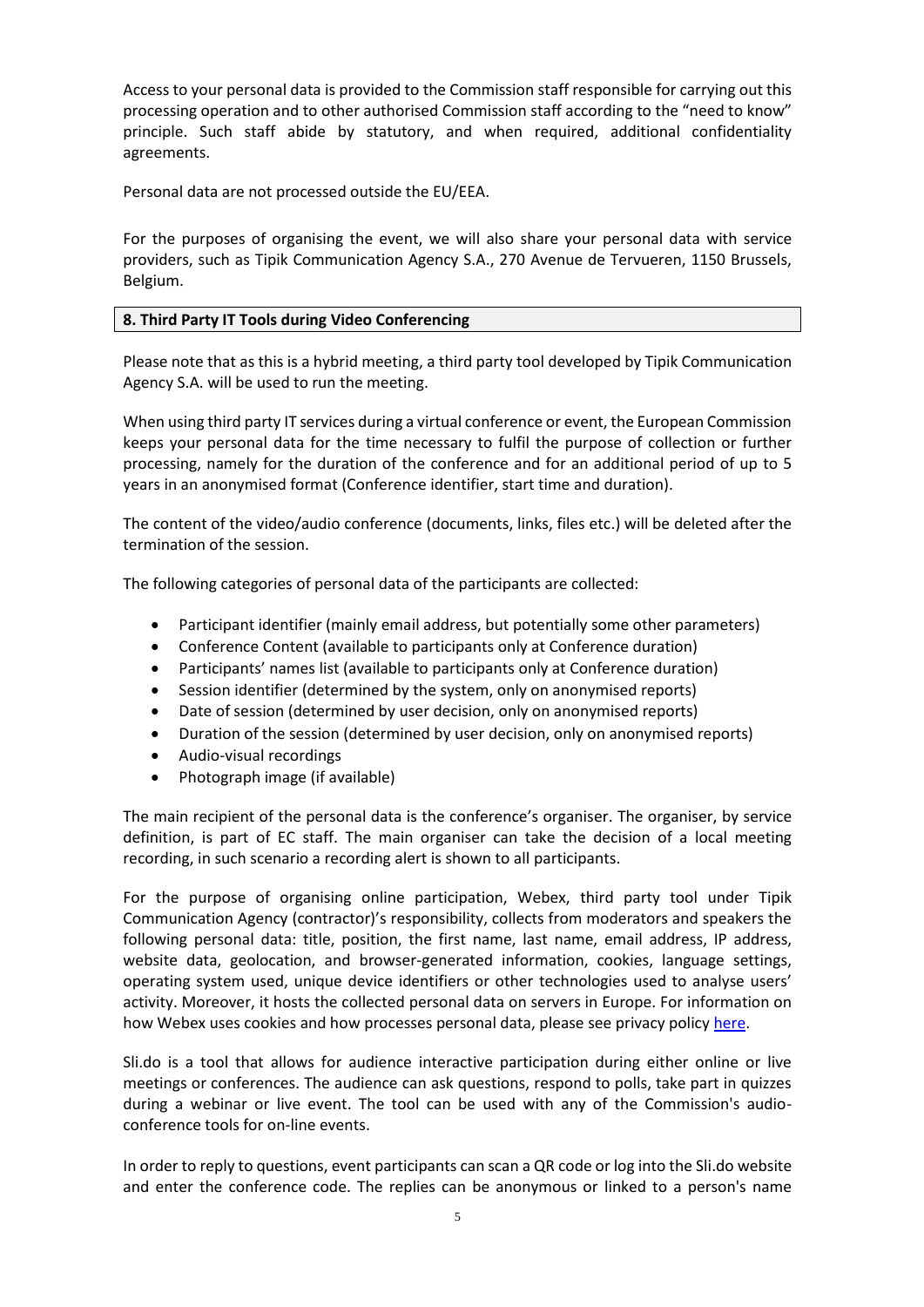depending on the event. The processing of personal data is done to ensure that participants have been able to connect to the software and they are able to reply to the questions only once.

# **9. Cookies**

Cookies are short text files stored on a user's device (such as a computer, tablet or phone) by a website. Cookies are used for the technical functioning of a website (functional cookies) or for gathering statistics (analytical cookies).

When you visit the website(s) of our event and when you register, we will keep your session log information for a maximum of 3 days. This information will then be deleted.

The cookie-related information is not used to identify data subjects personally. These cookies are not used for any purpose other than those described here.

Should you wish to opt your personal data out of our anonymised, aggregated statistics, you can do so on our cookies page. In particular, you can control and/or delete those cookies as you wish.

#### **10. Third party IT tools, including Social Media**

We use third party IT tools to inform about and promote the event through widely used communication channels, including the social media. For detailed information about the use of social media by the European Commission, see the Record of Processing [DPR-EC-00073](https://ec.europa.eu/dpo-register/detail/DPR-EC-00073) (Social Media Use by the European Commission).

In order to protect your privacy, our use of third-party IT tools to connect to those services does not set cookies when our website pages are loaded on your computer (or other devices), nor are you immediately redirected to those social media or other websites. Only in the event that you click on a button or "play" on a video to watch it, a cookie of the social media company concerned will be installed on your device. If you do not click on any social media buttons or videos, no cookies will be installed on your device by third parties.

In order to view such third-party content on our websites, a message will alert you that you need to accept those third parties' specific Terms and Conditions, including their cookie policies, over which the Commission has no control.

We recommend that users read the relevant privacy policies Sli.do (Record of Processing [DPR-EC-](https://ec.europa.eu/dpo-register/detail/DPR-EC-06687)[06687\)](https://ec.europa.eu/dpo-register/detail/DPR-EC-06687) carefully before using them. These explain each company's policy of personal data collection and further processing, their use of data, users' rights and the ways in which users can protect their privacy when using those services.

The use of a third-party IT tool does not in any way imply that the European Commission endorses them or their privacy policies. In the event that one or more third party IT tools are occasionally unavailable, we accept no responsibility for lack of service due to their downtime.

#### **11. International transfers**

No international data transfers take place outside the EU/EEA.

The Commission's contractors are bound by a specific contractual clause for any processing operations of your data on behalf of the Commission, and by the confidentiality obligations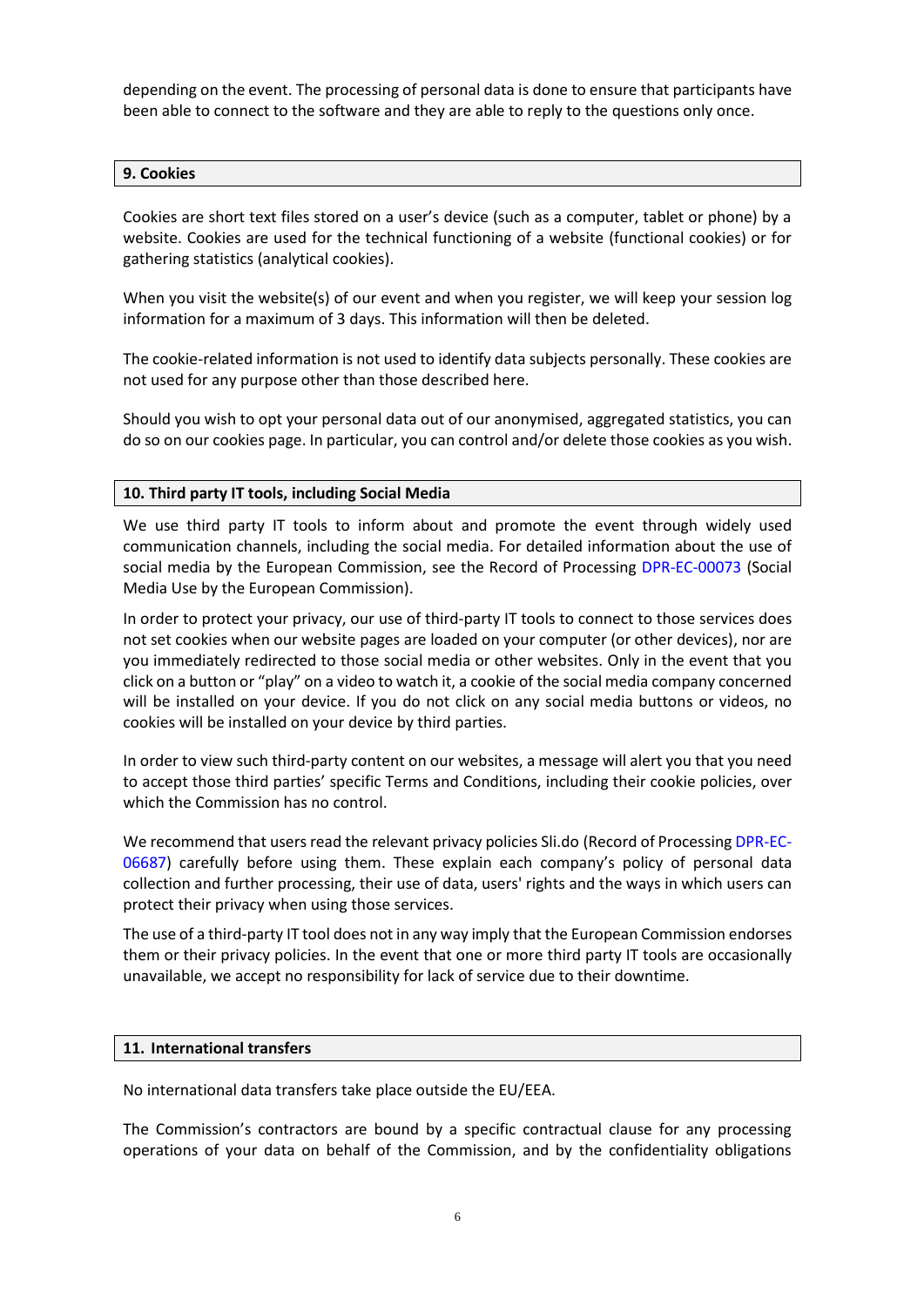deriving from the transposition of the General Data Protection Regulation in the EU Member States ('GDPR' Regulation (EU) 2016/679).

Category of Personal Data Datacentre Location Registration Information Germany (AWS), The Netherlands, the United Kingdom Host and Usage Information Germany (AWS), The Netherlands, the United Kingdom. Please note that pursuant to Article 3(13) of Regulation (EU) 2018/1725 public authorities (e.g. Court of Auditors, EU Court of Justice) which may receive personal data in the framework of a particular inquiry in accordance with Union or Member State law shall not be regarded as recipients. The further processing of those data by those public authorities shall be in compliance with the applicable data protection rules according to the purposes of the processing.

The information we collect will not be given to any third party, except to the extent and for the purpose we may be required to do so by law.

#### **12. What are your rights and how can you exercise them?**

You have specific rights as a 'data subject' under Chapter III (Articles 14-25) of Regulation (EU) 2018/1725, in particular the right to access, your personal data and to rectify them in case your personal data are inaccurate or incomplete. Where applicable, you have the right to erase your personal data, to restrict the processing of your personal data, to object to the processing, and the right to data portability.

You have the right to object to the processing of your personal data, which is lawfully carried out pursuant to Article 5(1)(a) of Regulation (EU) 2018/1725 on grounds relating to your particular situation.

You have consented to provide your personal data to the data controller for the present processing operation. You can withdraw your consent at any time by notifying the data controller by sending an email to European Commission, Directorate-General for Justice and Consumers (DG JUST), at [just-01@ec.europa.eu.](mailto:just-01@ec.europa.eu) The withdrawal of your consent will not affect the lawfulness of the processing carried out before you have withdrawn the consent.

You can exercise your rights by contacting the data controller, or in case of conflict the Data Protection Officer. If necessary, you can also address the European Data Protection Supervisor. Their contact information is given under Heading 9 below.

Where you wish to exercise your rights in the context of one or several specific processing operations, please provide their description (i.e. their Record reference(s) as specified under Heading 10 below) in your request.

# **13. Contact information**

# - **The Data Controller**

If you would like to exercise your rights under Regulation (EU) 2018/1725, or if you have comments, questions or concerns, or if you would like to submit a complaint regarding the collection and use of your personal data, please feel free to contact the Data Controller, Directorate-General for Justice and Consumer (DG JUST), just-01@ec.europa.eu.

# - **The Data Protection Officer (DPO) of the Commission**